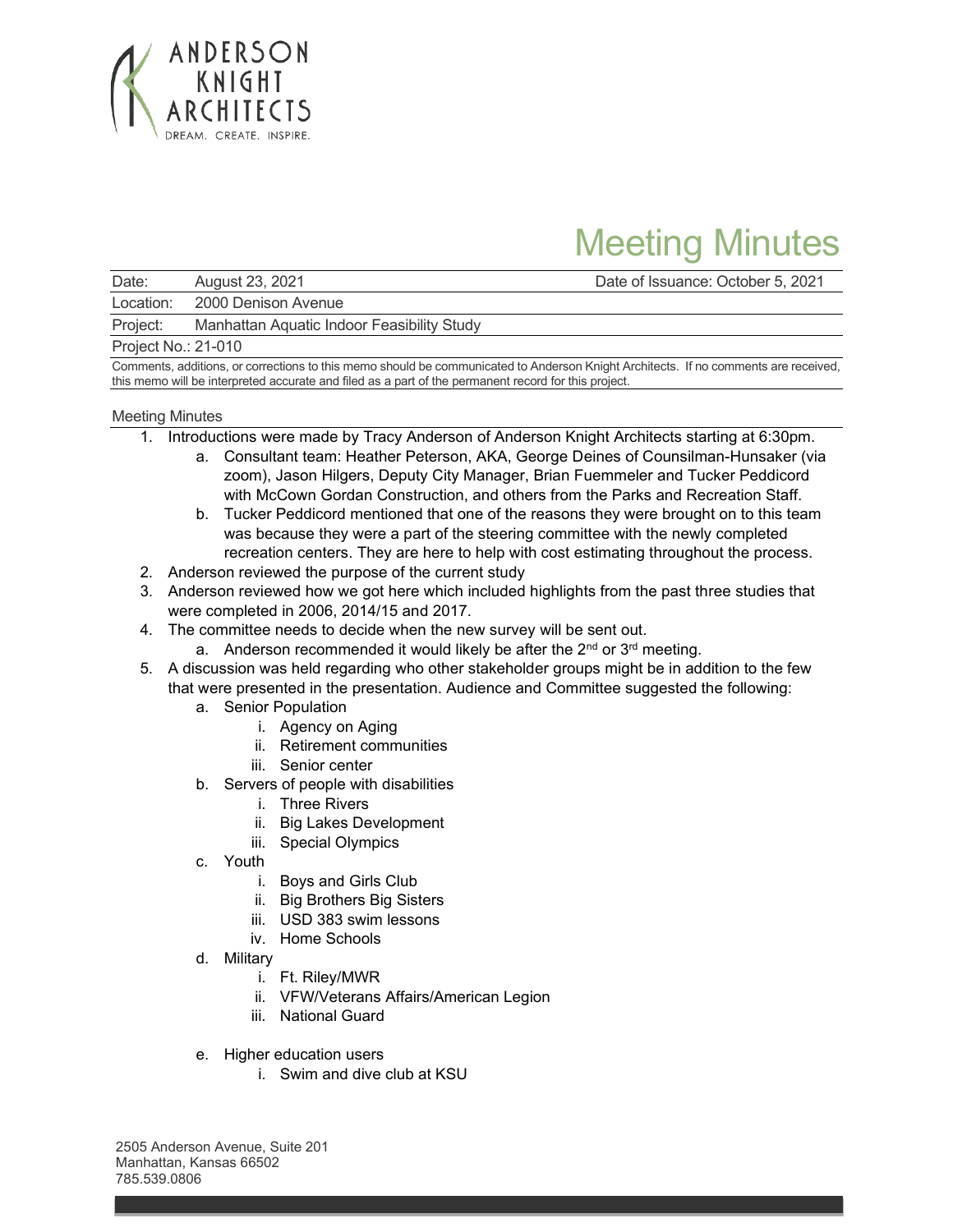- ii. ROTC Reserve Officer Training Corps
- iii. MATC Manhattan Area Technical College
- iv. MCC Manhattan Christian College
- v. UFM –
- f. First Responders Training
	- i. Fire Department
	- ii. EMS
	- iii. Police
- g. Places of Worship and associated youth groups
- h. Civic Organizations
	- i. Boys and Girls Scouts
	- ii. Lions Club
	- iii. Manhattan Chamber of Commerce
	- iv. GMCF Greater Manhattan Community Foundation
- i. Neighboring Communities Pott Co, Wabaunsee, nearby school districts/smaller communities
- j. USA Swimming
- k. Sports retail stores
- 6. Next meeting
	- a. Consultant group will meet with as many stakeholder groups as possible, gather information and report back information found.
	- b. The group will look at potential sites.
	- c. It will be longer as the Committee digs into site and concept ideas.
- 7. Additional Comments
	- a. Jason Hilgers reviewed how the process started, which was with the 'MHK Aquatics Group' which is a group of local community members (including Anderson, John Balman and Tim Steffensmeier who are committee members) who sent a letter to the Commission requesting this study occur. Hilgers mentioned that Kansas State University has been providing aquatics to the city for a long time. It is a tough topic, and the Committee will need to be strategic and gain consensus to make the recommendation a reality. The environment is different now that the KSU Natatorium is closed.
	- b. There were 117 people who applied to be a part of this committee.
	- c. John Balman spoke on behalf of the MHK Aquatics Group [www.mhkaquatics.com.](http://www.mhkaquatics.com/) The group began having conversations around December of 2020. Refer to the website for more information and photos of the KSU Natatorium.
- 8. Questions:
	- a. All studies will be posted on the website which will be sent out to Committee members and made public.
	- b. Tamas Kowalik is from Hungary where indoor aquatics are very popular. He plans to round up materials that could be helpful.
	- c. It was asked if consultants have visited recently completed indoor aquatic facilities. CH was the designer of some of those facilities and will have vast knowledge to share in the upcoming meetings.
	- d. Why is there not a YMCA in Manhattan? Hilgers responded that they will not come here and we don't have a square answer; someone reaches out to them every year. They don't want to be here. Randi Clifford mentioned that they typically do not look at